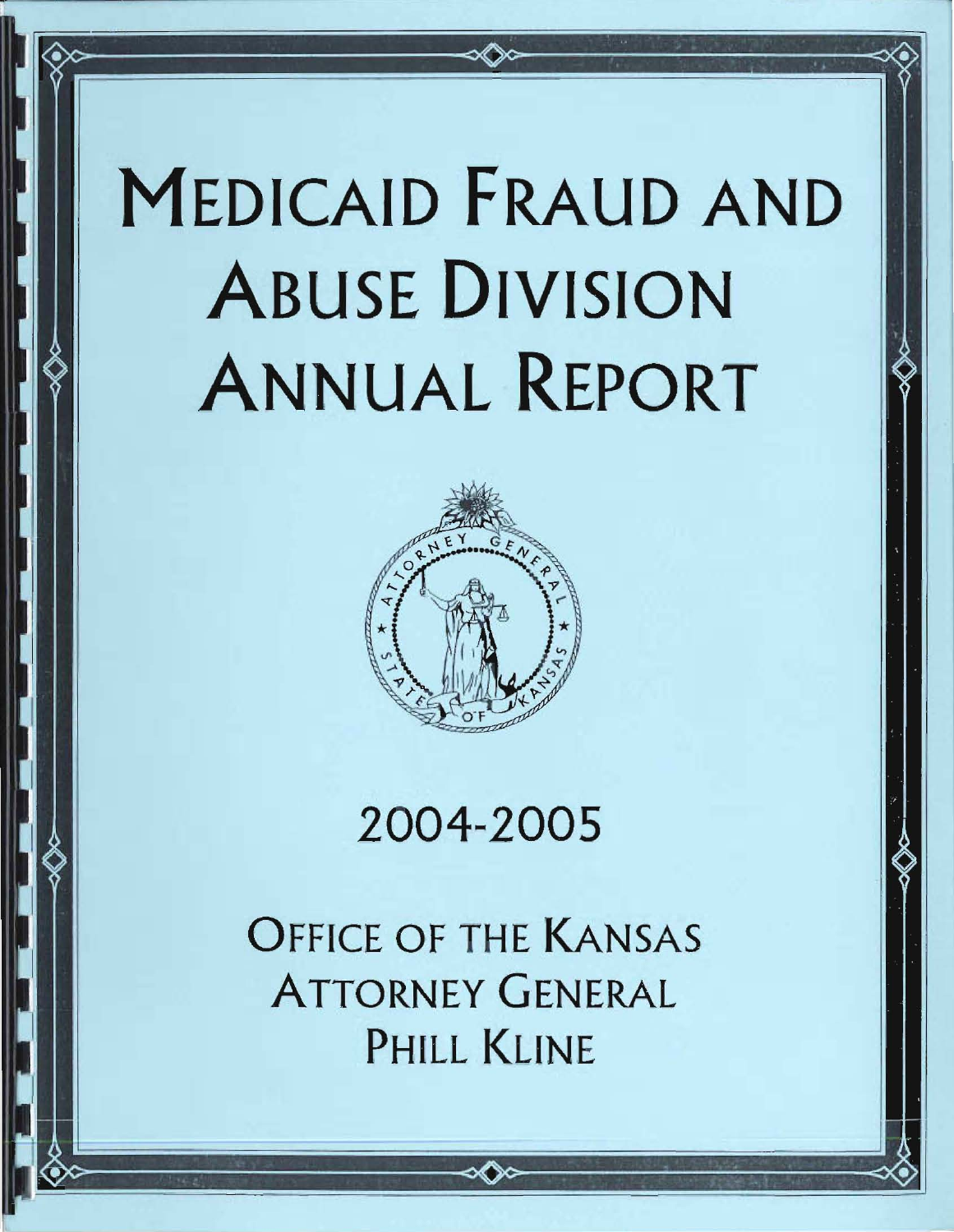# KANSAS ATTORNEY GENERAL MEDICAID FRAUD CONTROL UNIT

## 2004-2005 ANNUAL REPORT

The Medicaid Fraud and Abuse Division of the Kansas Attorney General's Office is the Medicaid Fraud Control Unit for the State of Kansas. (Kansas Statutes Annotated 21-3852). This annual report covers the reporting period of July 1, 2004 through June 30, 2005, and provides the information required by 42 CF.R. § 1007.19. It is submitted in conjunction with the re-certification questionnaire requested by the Office of Inspector General.

#### (a) The number of investigations initiated and the nnmber completed or closed, categorized by type of provider are:

| Provider                        | <b>Initiated Cases</b> | <b>Closed Cases</b> |
|---------------------------------|------------------------|---------------------|
| Nursing Facilities<br>1.        | 17                     | 8                   |
| Hospitals<br>2.                 |                        |                     |
| Other Institutions<br>3.        |                        |                     |
| Substance Abuse/Rehab Ctr<br>4. | 1                      |                     |
| <b>Other Facilities</b><br>б.   | 5                      | 2                   |
| MD/DO<br>7.                     | 7                      |                     |
| Dentists<br>8.                  | 4                      | 4                   |
| <b>Other Practioners</b><br>13. |                        |                     |
| 14 <sub>1</sub><br>Pharmacy     |                        | 5                   |
| <b>DME</b><br>15.               | 3                      |                     |
| 17.<br>Transportation           | 5                      | 1                   |
| Home Health Care<br>18.         | 46                     | 17                  |
| Psychologist<br>20.             |                        |                     |
| Other Medical Support<br>21.    |                        |                     |
| Patient Abuse/Neglect<br>23.    | 6                      | 4                   |
| Patient Funds<br>24.            | 6                      |                     |
| Other<br>25.                    | 3                      |                     |
| <b>TOTALS</b>                   | 113                    | 48                  |

| Open Cases as of 07/01/2004        | 88   |
|------------------------------------|------|
| Add: Cases Initiated During Period | 113  |
| Less: Cases Closed/Completed       | (48) |
| Open Cases as of 06/30/2005        | 153  |

1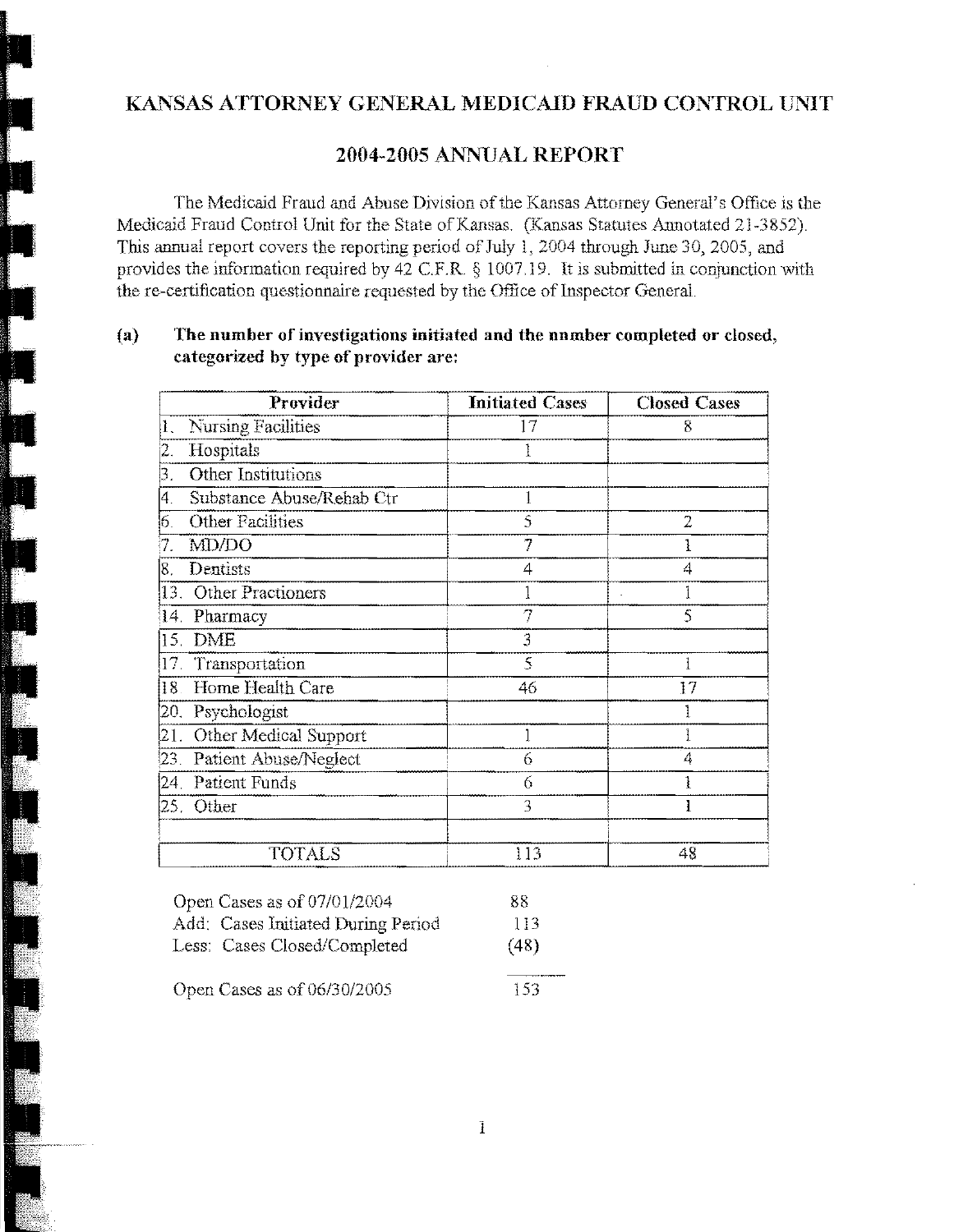(b) Number of cases prosecuted or referred for prosecution:

26

#### Number of cases finally resolved and their outcomes:

12 Twelve convicted by pleas of guilty or no contest.

Number of cases investigated but not prosecuted or referred for prosecution because of insufficient evidence:

24

(c) Number of complaints received regarding abuse and neglect of patients in health care facilities:

2,758

Every complaint received by the Kansas Department of Aging (formerly the Kansas Department of Health and Environment) regarding healthcare facilities and consumers is reviewed. Most of the complaints are about such issues as room temperatures, dissatisfaction with food or food service, too much noise in the facility, etc.

#### Number of such complaints investigated by the Unit:

17

#### Number of complaints referred to otber state agencies:

5

 $(d)$  Number of recovery actious initiated by the Unit:

 $\theta$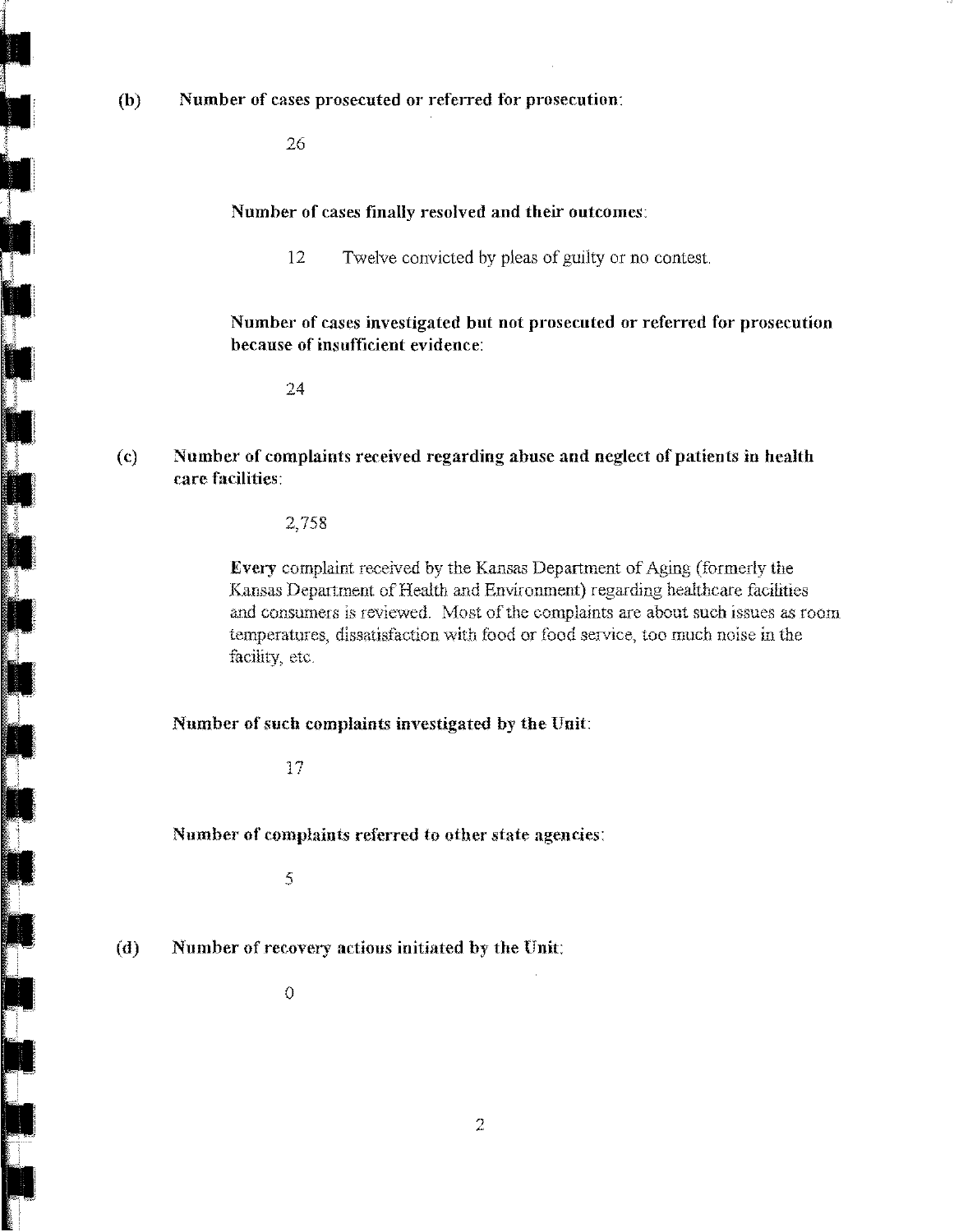#### Number of recovery actions referred to another agency:

36

#### Total amount of overpayments identified by the Unit.

For this reporting period the unit identified, and referred to the smgle state Medicaid agency, overpayments totaling \$185,835.09.

#### Total amount of overpayments actually collected by the Unit:

\$ 4,249,105.21 (This number includes both the federal and state shares of global settlements pursued in conjunction with the National Association of Medicaid Fraud Control Units, but does not include any penalties, attorneys fees or costs recovered in those settlements. The number also includes two settlements in conjunction with the Kansas Attorney General's Consumer Protection/Antitrust Division)

#### (e) Number of recovery actions initiated by the state Medicaid agency under its agreement with the unit:

The state Medicaid agency during this reporting period was the Kansas Department of Social and Rehabilitation Services (SRS). However, as of July1. 2005 the single stare Medicaid agency became the Division of Health Policy and Finance.

The unit has no way of independently tracking the number of actions initiated by SRS or the Division of Health Policy and Finance, and must rely on the information provided to us by those entities.

For this reporting period, 7 recovery actions were reported as having been initiated by the state Medicaid agency under its agreement with the unit.

### Total amount of overpayments actually collected by the state Medicaid agency under this agreement:

The unit has no way of independently tracking the amount of overpayments actually collected by SRS or the Division of Health Policy and Finance, and must rely on the information provided to us by those entities.

For this reporting period, \$156,3 16.21 in overpayments was reported as having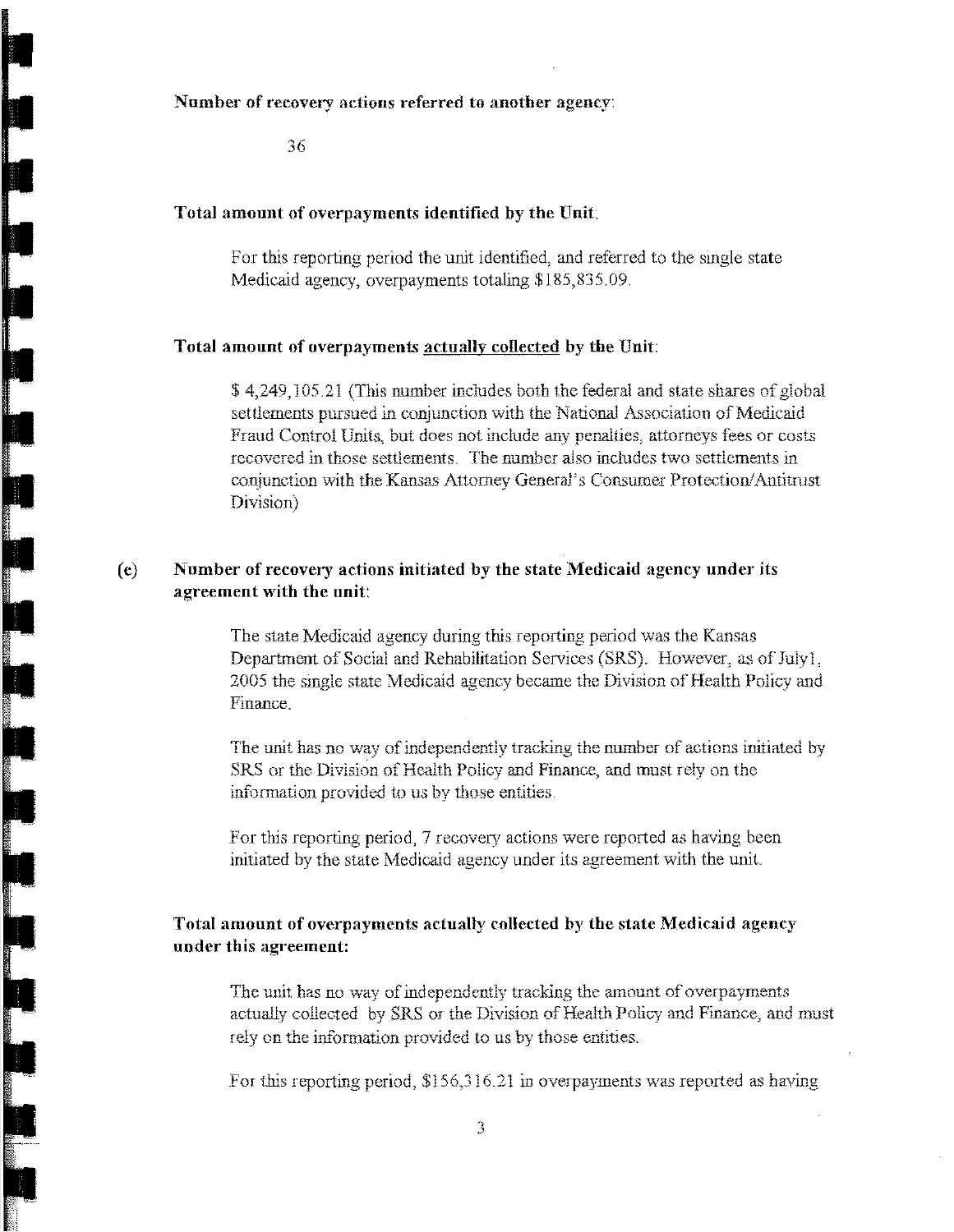actually been collected by the state Medicaid agency under its agreement with the unit.

#### (I) Projections:

 $\mathcal{L} = \mathcal{L}$ 

 $\mathcal{L} = \mathcal{L} \left( \mathcal{L} \right)$ 

•

•

•

•

•

•

 $\blacksquare$ 

•

<u>11</u>

I<br>L

II

**•**<br>•

•<br>•<br>•

•

•

•

•

In the last annual report it was projected that the more aggressive attitude of the current staff of the Medicaid Fraud Control Unit, which is more in line with the Attorney General's plan of vigilantly prosecuting fraud and abuse in the system and cracking down to the fullest extent of the law, coupled with an increase in staffing would continue to significantly improve the effectiveness of the unit. The unit's statistics show that the projection was accurate, As long as fraud and abuse continue, the unit projects that it will continue to grow and produce resnlts consistent with the above described philosophy, The unit anticipates that investigations and prosecutions during the next reporting period will equal or exceed those of this reporting period.

#### (g) Costs incnrred by the Unit:

| \$694,137  | Total federal and state direct costs during this reporting period. |
|------------|--------------------------------------------------------------------|
| \$89.543   | Total federal $\&$ state indirect costs during the period          |
|            |                                                                    |
| \$783,680. | Total Costs                                                        |

#### (h) Evaluation narrative of the Unit's performance during the period of time covered by this report:

During this reporting period the number of active investigators and attorneys remained constant; yet as shown by paragraphs (a) and (b) above, the investigative case load almost doubled and the number of cases prosecuted almost tripled, Those numbers are a reflection of the skill, dedication and passion of the members of the unit. With the growing case load it seems inevitable that the unit may need additional staff in the near future.<sup>1</sup>

 $1$  In the 2004 Annual Report, the unit reported that its investigative staff consisted of four certified law enforcement officers (one of whom also was serving as an additional. Research Analyst), and indicated a need for an additional investigator. During this reporting period the unit added an additional investigator but lost the services of the investigator who also served as a Research Analyst. Although she remains a part of the unit's staff she stopped investigating, and voluntarily relinquished her law enforcement certification, in order to concentrate on data analysis,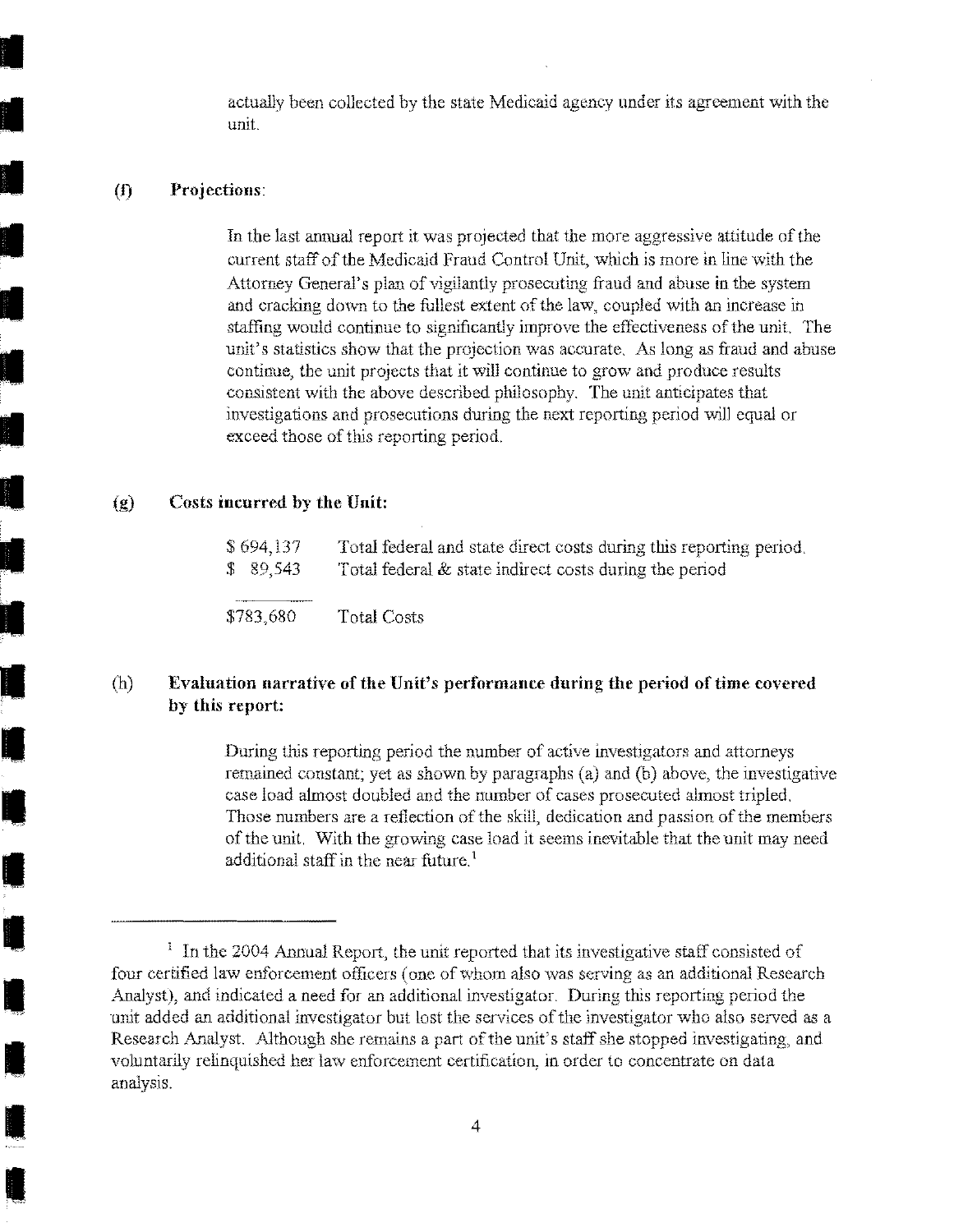The overall performance of the unit could be improved by additional staff, stronger legislative tools, and a better relationship between the unit and the single state Medicaid agency. While the relationship of the unit and the fiscal intermediary (which makes up most of SURS) is good, the relationship with the single state Medicaid agency seems to be strained. It seems that the employees of the fiscal intermediary, while dedicated to the mission of protecting the integrity of the Medicaid program, are under the direction and control of certain individuals within the single state Medicaid agency who appear to be more interested in maintaining good relationships with certain providers even if that puts the program integrity at risk. There was a time when the single state Medicaid agency insisted on reviewing and approving all proposed referrals from SURS before they were made to the unit We understood also that to some extent the single state Medicaid agency is controlling or directing the nature and scope of the SL'RS investigations and may be limiting what can be identified as an overpayment. We believe that referrals suffered as a result of those policies. Even though we have been told that pre-referral review by the single state Medicaid agency is no longer occurring we continue to believe - based on documented information - that the single state Medicaid agency is still controlling and directing the activities of the fiscal intermediary.

।<br>स

•

•<br>•

•<br>•<br>•

 $\frac{1}{2}$   $\frac{1}{2}$   $\frac{1}{2}$   $\frac{1}{2}$   $\frac{1}{2}$   $\frac{1}{2}$   $\frac{1}{2}$   $\frac{1}{2}$   $\frac{1}{2}$   $\frac{1}{2}$   $\frac{1}{2}$   $\frac{1}{2}$   $\frac{1}{2}$   $\frac{1}{2}$   $\frac{1}{2}$   $\frac{1}{2}$   $\frac{1}{2}$   $\frac{1}{2}$   $\frac{1}{2}$   $\frac{1}{2}$   $\frac{1}{2}$   $\frac{1}{2}$ 

 $\begin{aligned} \mathcal{L}_{\text{max}}(\mathbf{y}, \mathbf{y}) & = \sum_{i=1}^{n} \mathcal{L}_{\text{max}}(\mathbf{y}, \mathbf{y}) \mathcal{L}_{\text{max}}(\mathbf{y}, \mathbf{y}) \\ & \leq \sum_{i=1}^{n} \mathcal{L}_{\text{max}}(\mathbf{y}, \mathbf{y}) \mathcal{L}_{\text{max}}(\mathbf{y}, \mathbf{y}) \mathcal{L}_{\text{max}}(\mathbf{y}, \mathbf{y}) \\ & = \sum_{i=1}^{n} \mathcal{L}_{\text{max}}(\mathbf{y}, \mathbf{y}) \mathcal{L}_{\text{max}}(\mathbf$ 

• I

**II** 

II

The unit's recoveries, and the effectiveness of the fiscal intermediary as well as the SURS function could be greatly improved if the single state Medicaid agency would require all providers and program administrators to strictly comply with federal laws and regulations and with all program requirements. We are often frustrated to learn that the single state Medicaid Agency has waived program requirements; discounted, settled, or otherwise forgiven provider overpayments which have been identified by the fiscal intermediary hired by the single state Medicaid Agency; or otherwise failed to comply with federal and state rules and regulations. Some of our inquires about why those thing are allowed to occur have been ignored; others appear to have caused annoyance, anger or hostility among some within the single state Medicaid agency, and there appears to be a . strained relationship between the unit and the single state Medicaid agency as a consequence.

Although we have made and will continue to make program recommendations we have seen very few of our suggestions either implemented or even accepted.

We have attempted to remedy the situation with the single state Medicaid agency by opening a dialogue with the general counsel for, and other key individuals of, the single state Medicaid agency. The discussions have been cordial and polite but have not produced any significant improvement in the relationship and perhaps won't as long as the unit's insistence on strict compliance with the rules and regulations and preserving the integrity of the Medicaid program is in conflict with what sometimes appears to be the agenda of the single state Medicaid agency.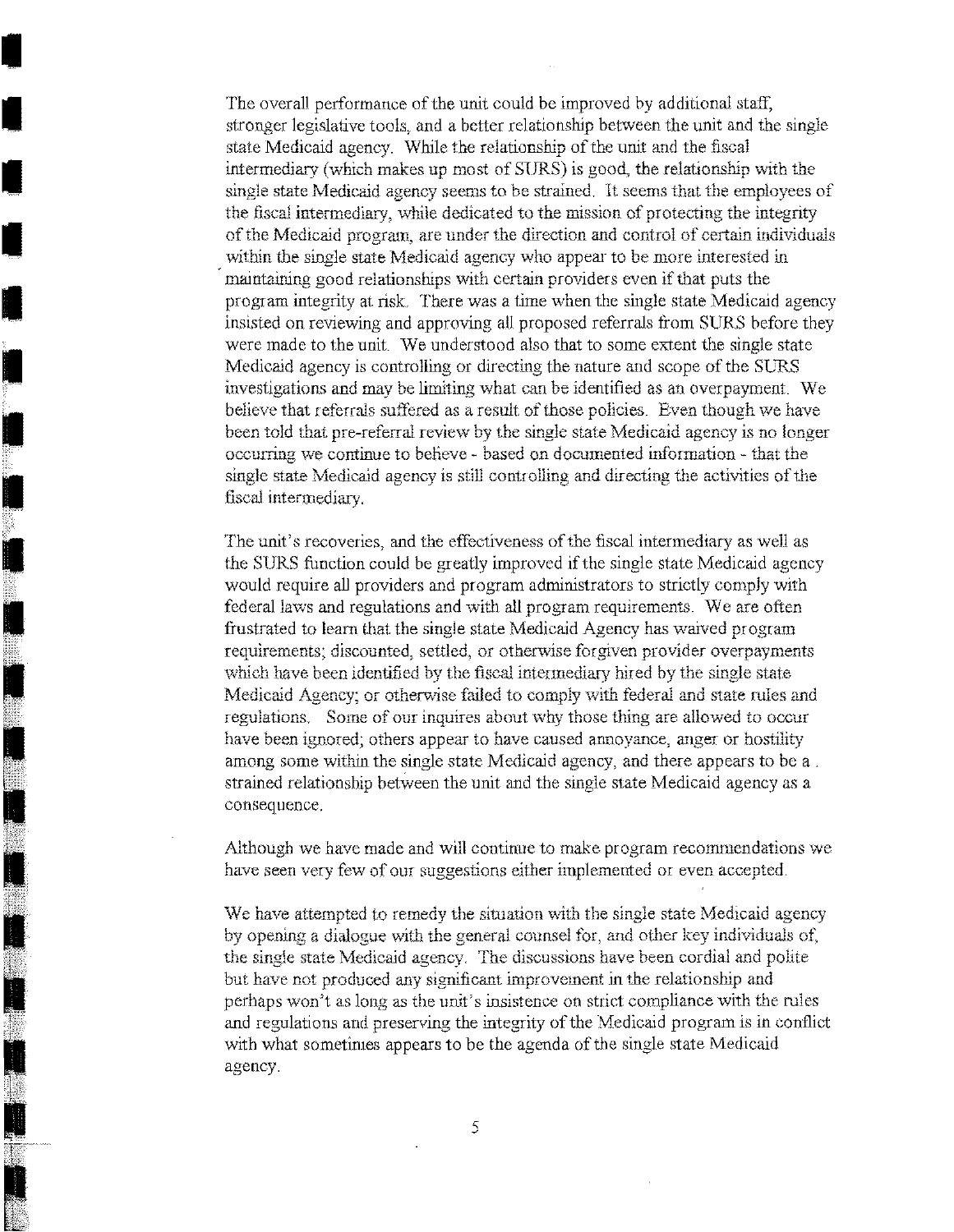During the last reporting period the Kansas Legislature failed to pass several legislative initiatives proposed by the Attorney General at the request of the unit. Those proposals would have created a civil false claims act, a state *qui tam* act, and provided for asset forfeiture, Those proposals will carry over into the new legislative session which begins in January 2006, and their passage will once again be encouraged again by the unit

#### The following are brief synopses of some of the criminal cases prosecuted by the unit during this reporting period:

#### State of Kansas v, Rameshia Spears and Benita Y. Givhan

Rameshia Spears (Spears) and Benita Givhan ("Givhan") are sisters, Spears was hired to provide personal care attendant services to Givhan, a Medicaid consumer, Beginning in July, 1999 and continuing to December 31, 2003 the pair, in furtherance of their conspiracy, submitted false claims to the Kansas Medicaid program for personal care attendant services which were not provided to Givhan by Spears, The pair claimed that Spears provided personal care attendant services to Givhan in Kansas from 8 :00 a,m. to 5 :00 p,m" Monday through Friday. However, Spears was actually employed full time by the Missouri Supreme Court in Missouri, during those hours.

Separate cases were ftled which resulted in guilty pleas by both defendants, On July 19, 2004 Givhan was sentenced and ordered to repay the full \$131,853,74 plus interest. On August 11,2004 Spears was also sentenced and ordered to repay the full amount of the loss to the program. Both were eligible for and granted probation under the Kansas Sentencing Guidelines.

#### State of Kansas v. Jolene Harrell

The case was investigated by the local police department and referred to the unit for prosecution,

Jolene Harrell plead guilty to 22 felony counts of theft and three misdemeanor counts of theft in connection with money she took from the banks accounts of two residents at a retirement community, In addition she plead guilty to one count of Welfare fraud for applying for and receiving public assistance at a time when she was ineligible to receive public assistance.

Ms. Harrell was given access to the victims bank accounts in order to assist them with the payment of their bills. Ms. Harrell used her access to the victims' bank accounts to take money for her own benefit without permission, In addition Ms. Harrell stole, eight retirement benefits checks totaling \$6,246,54 and two Medicare benefits checks totaling \$226.98 from the victims.